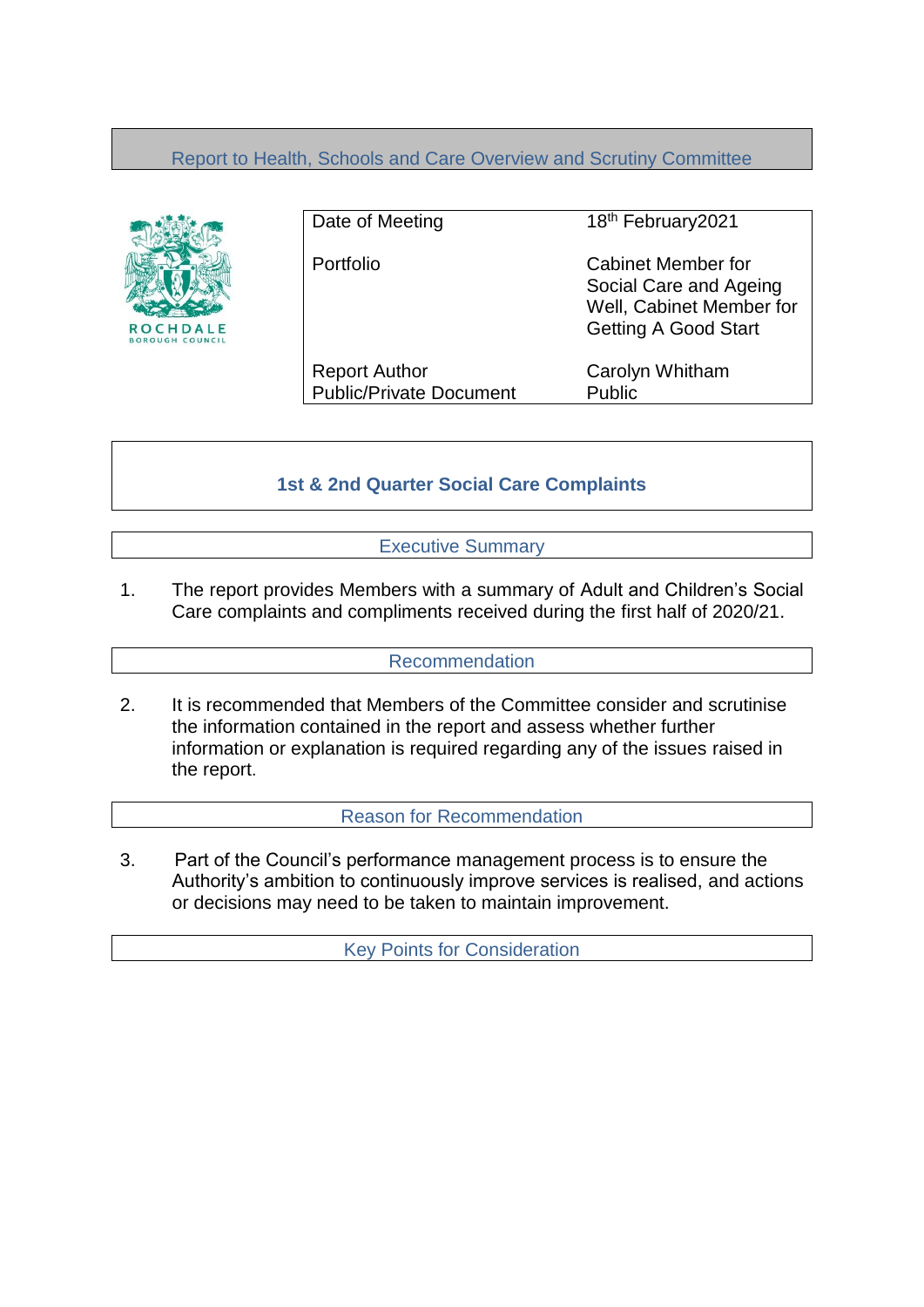4. Appendix 1 to the report provides a brief commentary relating to complaints dealt with under the relevant complaints procedure by Adult Social Care and Children's Social Care Services during the  $1<sup>st</sup>$  and  $2<sup>nd</sup>$  quarters of 2020/21.

Appendix 1 also includes examples of how an individual complaint has been dealt with from receipt to resolution as requested by Members at a previous Overview and Scrutiny Committee meeting.

Appendix 2 provides details of complaints in graph form. The format of the report includes information on trends, and the graphs display trend analysis for each quarter in the reporting period.

Adult Social Care complaint figures will also include details of any complaints regarding financial assessments received during the reporting period. This is a function carried out by the Revenues and Benefits Service.

The Customer Feedback Team are working with services to improve the quality of information recorded, and to ensure lessons are being learnt from complaints and action taken is recorded and reported.

To improve complaints monitoring, the Customer Feedback Team also provides weekly status reports to Assistant Directors to enable closer monitoring of current complaints.

It should be noted that despite the additional pressures on services due to the impact of the Covid19 pandemic, both Adult Social Care and Children's Social Care services have continued to accept new complaints and respond to the majority of complaints within timescale.

### Alternatives Considered

None. Information has been compiled from the complaints recording system which is used to record complaints and compliments received by social care services.

### Costs and Budget Summary

5. None of the complaints dealt with in this reporting period had financial implications.

Complaints considered at stage two or stage three of the Children's Social Care complaints procedure have financial implications due to the statutory requirement to appoint an external Independent Person and in some cases an external Investigating Officer at stage two, and three independent people to sit on a Review Panel at stage three. All costs associated with Children's Social Care complaints incurred throughout the year are included in the Children's Social Care Annual Complaints Report.